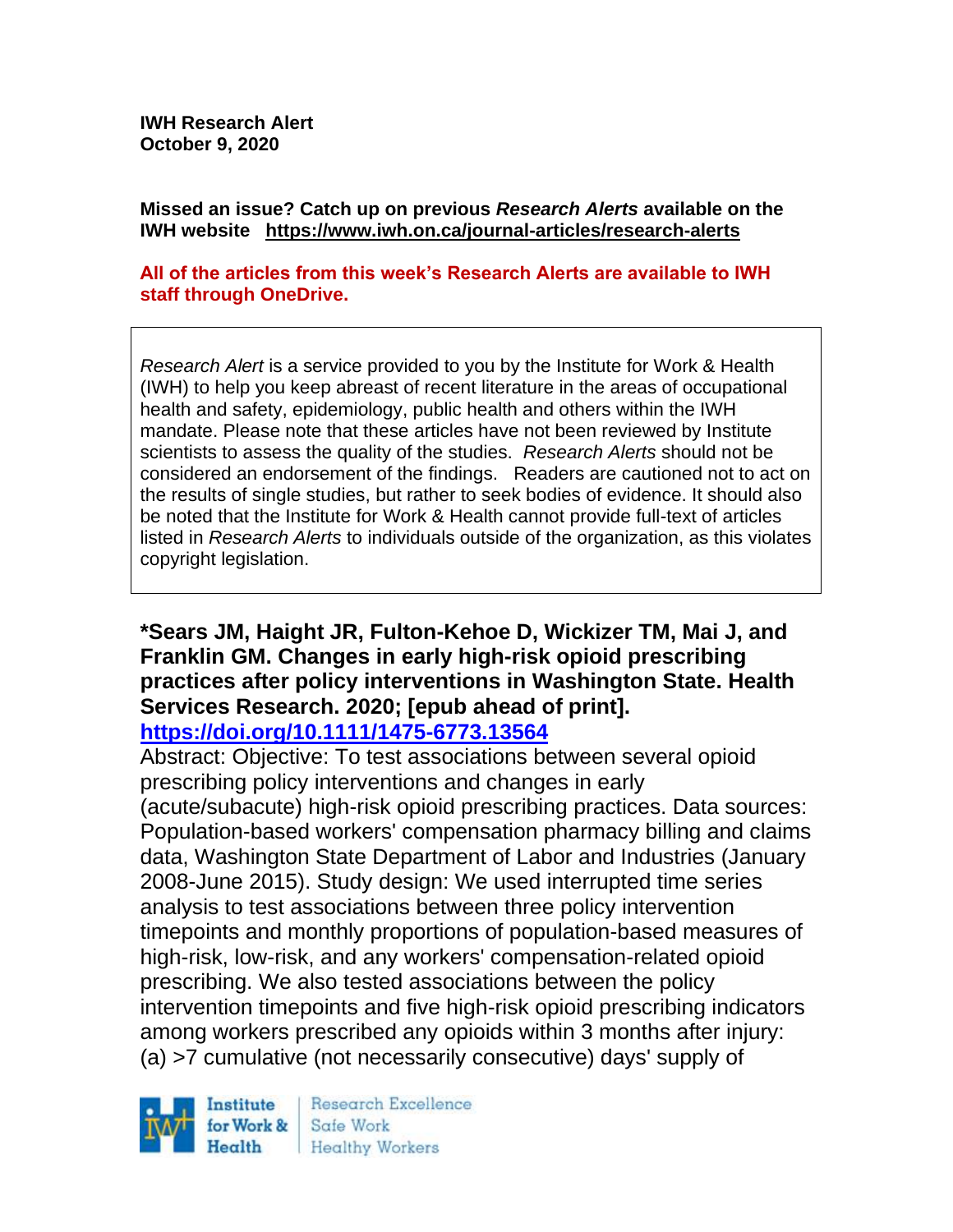opioids during the acute phase, (b) high-dose opioids, (c) concurrent sedatives, (d) chronic opioids, and (e) a composite high-risk opioid prescribing indicator. Principal findings: Within 3 months after injury, 9 percent of workers were exposed to high-risk and 12 percent to lowrisk workers' compensation-related opioid prescribing; 79 percent filled no workers' compensation-related opioid prescription. Among workers prescribed any early (acute/subacute) opioids, the indicator for >7 days' supply of opioids during the acute phase was present for 30 percent, high-dose opioids for 18 percent, concurrent sedatives for 3 percent, and chronic opioids for 2 percent. Beyond a general shift toward more infrequent and lower-risk workers' compensation-related opioid prescribing, each policy intervention timepoint was significantly associated with reductions in specific acute/subacute high-risk opioid prescribing indicators; each of the four specific high-risk opioid prescribing indicators had significant reductions associated with at least one policy. Conclusions: Several state-level opioid prescribing policies were significantly associated with safer workers' compensation-related opioid prescribing practices during the first 3 months after injury (acute/subacute phase), which should in turn reduce transition to chronic opioids and associated negative health outcomes.

### **Beuermann DW and Pecha CJ. The effect of eliminating health user fees on adult health and labor supply in Jamaica. Journal of Health Economics. 2020; 73:102355**

### **<https://doi.org/10.1016/j.jhealeco.2020.102355>**

Abstract: This paper estimates the effects of Jamaica's elimination of user fees in public health facilities on the health and labor supply of working-age individuals. The policy change affected about 83 percent of the population, that is, those who lack health insurance and mainly rely on the public health system. The analysis finds no effects among individuals younger than 40 years old. However, for individuals within the 40-64 age range, the analysis finds that the policy reduced the number of lost days due to illness by 44.3 percent. No effects were found on employment or labor formality at the extensive margin. However, consistent with a reduced number of lost days, the analysis identified a positive effect on labor supply at the intensive margin equivalent to 3.04 weekly hours. Finally, overall benefits are relatively

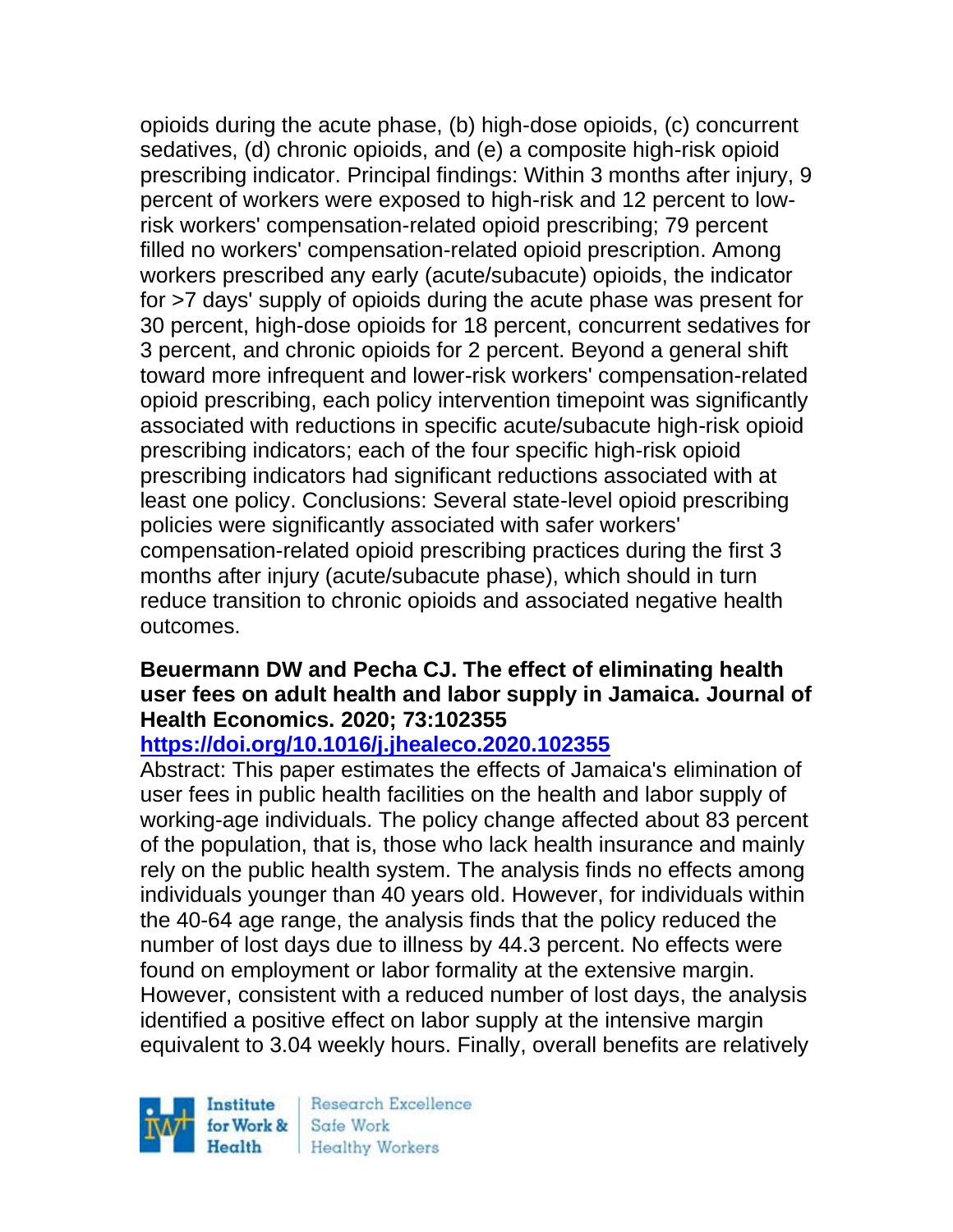stronger for women, thereby reducing the observed baseline disadvantages relative to men

#### **Bowrin K, Briere JB, Levy P, Toumi M, and Millier A. Use of realworld evidence in meta-analyses and cost-effectiveness models. Journal of Medical Economics. 2020; 23(10):1053-1060. <https://doi.org/10.1080/13696998.2020.1792917>**

Abstract: Real-world evidence (RWE) provides external validity, supplementing and enhancing the randomized controlled trial data with valuable information on patient behaviors and outcomes, turning efficacy and safety results into real-world effectiveness and risks, but the use of RWE is associated with challenges. The objectives of this communication were to (1) summarize all guidance on how to conduct an RWE meta-analysis (MA) and how to develop an RWE cost-effectiveness model, (2) to describe our experience, challenges faced and solutions identified, (3) to provide recommendations on how to conduct such analyses. No formal guidelines on how to conduct an RWE MA or to develop an RWE cost-effectiveness model were identified. Using the context of non-vitamin K antagonist oral anticoagulants in stroke prevention in atrial fibrillation, we conducted an RWE MA, after having identified sources of uncertainty. We then implemented the results in an RWE cost-effectiveness model, defined as a model where all inputs come from RWE, including all parameters related to treatment effect. Based on challenges faced, our first recommendation relates to the necessity of conducting sensitivity analyses, either based on clinical or methodological considerations. Our second recommendation is the need for extensive collaboration with a wide range of experts, during the development of the analyses protocols, the implementation of the analyses and the interpretation of the results. RWE may address a number of gaps related to the treatment effect, and RWE economic evaluations for the treatment effect can provide extremely valuable insights into real-world economic value of interventions. As the increased recognition of the value of RWE could influence health technology assessment decision, and current practices, this communication supports the urgent need of more formal guidelines

## **Duim E, Guimaraes MT, Ornelas RH, Brito NTG, Daher G, Seko CY, et al. Caring for the workforce of a health system during the**

Institute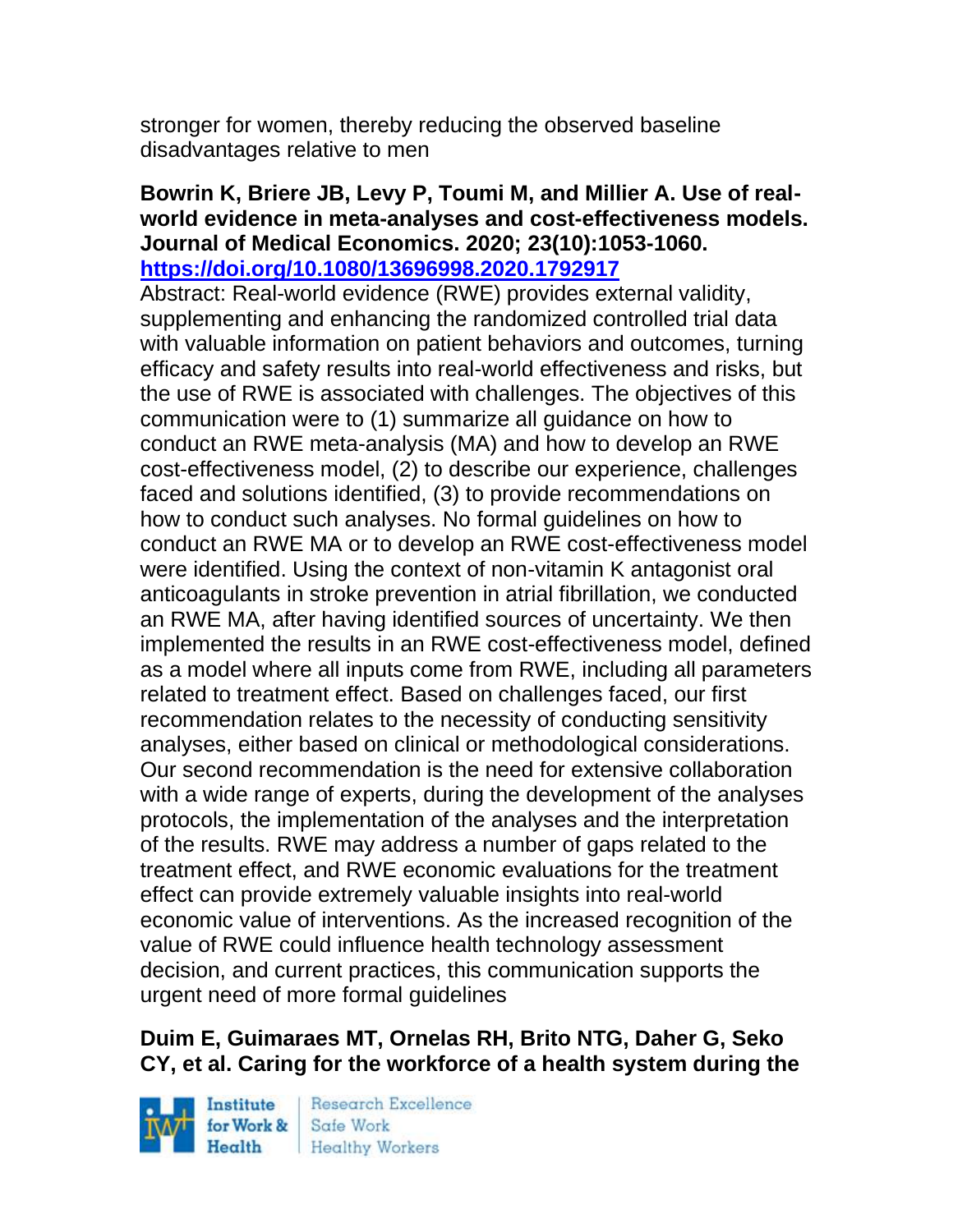# **COVID-19 epidemic in Brazil: strategies of surveillance and expansion of access to care. Journal of Occupational & Environmental Medicine. 2020; 62(10):e593-e597.**

**<https://doi.org/10.1097/JOM.0000000000002004>** 

Abstract: OBJECTIVES: To describe the strategies to monitor and expand access to care for a health system workers in the first 2 months of the COVID-19 epidemic in Brazil. METHODS: Description of the implemented strategy based on the guidelines developed to address the surveillance and care of a large health system's workforce in the COVID-19 epidemic. RESULTS: During phase 1, the surveillance strategy focused on monitoring suspected cases among employees. In phase 2, surveillance was restricted to employees with confirmed COVID-19, aiming at monitoring of symptoms and following hospitalizations. Access to care was expanded. A total of 1089 employees were diagnosed with COVID-19, 89 required hospitalizations and none had died. CONCLUSION: The strategies adopted were promptly implemented and could be adapted to the changing epidemic dynamics, allowing low rates of adverse outcomes in this high-risk population

## **Haro AY, Kuhn R, Rodriguez MA, Theodore N, Melendez E, and Valenzuela A, Jr. Beyond occupational hazards: abuse of day laborers and health. Journal of Immigrant & Minority Health. 2020; [epub ahead of print].**

## **<https://doi.org/10.1007/s10903-020-01094-3>**

Abstract: With the increase in labor market flexibility and worksite immigration enforcement, day labor is a common type of informal employment arrangement among immigrants. Our study contextualized day laborers' physical and mental health within workand community-level factors. We use a nationally representative sample of 2015 day laborers from the National Day Labor Survey. Multivariable logistic regression models estimated the association of occupational and socioenvironmental abuses with self-rated health (SRH), a positive PHQ-2 screening, morbidities, and workplace injuries. Employer abuse was associated with fair/poor SRH, workplace injuries, morbidity, and PHQ-2; business owner abuse was associated with PHQ-2 and workplace injuries; and crime and having a dangerous job are both associated with workplace injuries. Health disadvantages stem from unsafe occupational conditions and an

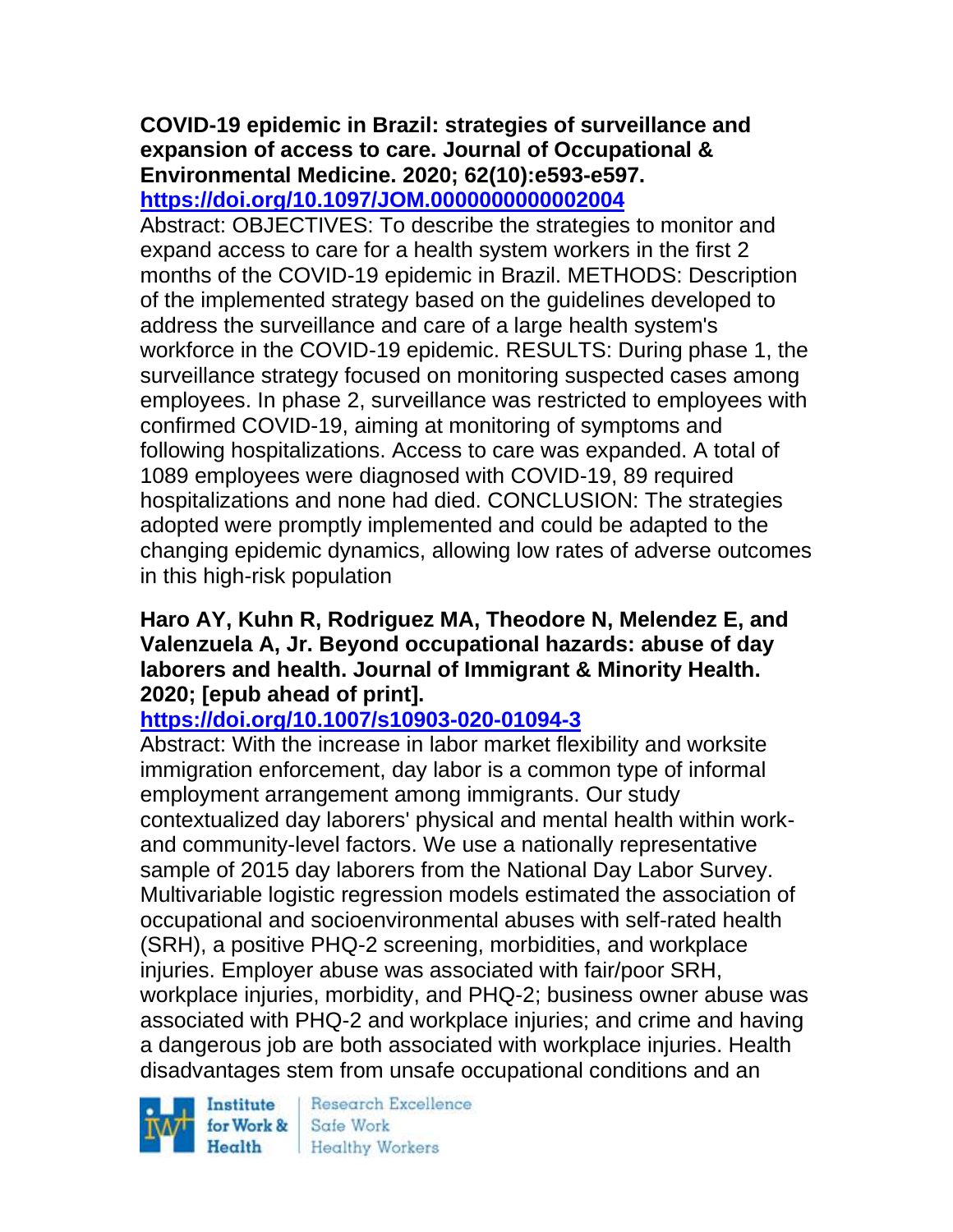overlapping array of adverse social experiences. These findings highlight the need to develop and evaluate policies that protect all workers regardless of socioeconomic position and immigration status

## **Jahangiri M, Cousins R, and Gharibi V. Let's get back to work: preventive biological cycle management of COVID-19 in the workplace. Work. 2020; 66(4):713-716.**

### **<https://doi.org/10.3233/WOR-203217>**

Abstract: BACKGROUND: The primary response to the coronavirus (COVID-19) pandemic has been to minimize social contact through lockdown measures. The closure of non-essential businesses to tackle the spread of the coronavirus has had negative consequences for the global economy, production, and employment. OBJECTIVE: To outline how known occupational health principles can be used for preventative management of the coronavirus in workplaces to support resumption of work. METHODS: A discussion of current knowledge of COVID-19, the cost of the lockdown strategy, and preventative biological cycle management. RESULTS: The evidence-based literature indicates that biological cycle management can control the risk of coronavirus infection, provide a suitable and sufficient exit strategy from lockdown, and support getting employees back to work. Adherence to personal protective equipment standards has been insufficient, indicating a need for workplace investment and education. CONCLUSION: Imposed restrictions on workplace operations can be lifted without compromising worker health and safety when a workplace commits to practicing the three principles of biological cycle management

#### **Karos K, McParland JL, Bunzli S, Devan H, Hirsh A, Kapos FP, et al. The social threats of COVID-19 for people with chronic pain. Pain. 2020; 161(10):2229-2235.**

**<https://doi.org/10.1097/j.pain.0000000000002004> [open access]**

**Kincl LD, Hess JA, Weeks DL, Vaughan A, and Anton D. Efficacy of text messaging apprentices to reinforce ergonomics and safety voice training. Journal of Safety Research. 2020; 74:35-43. <https://doi.org/10.1016/j.jsr.2020.04.007>** 

Abstract: Introduction: Injuries and work-related musculoskeletal disorders (MSDs) are common among masons. SAfety Voice for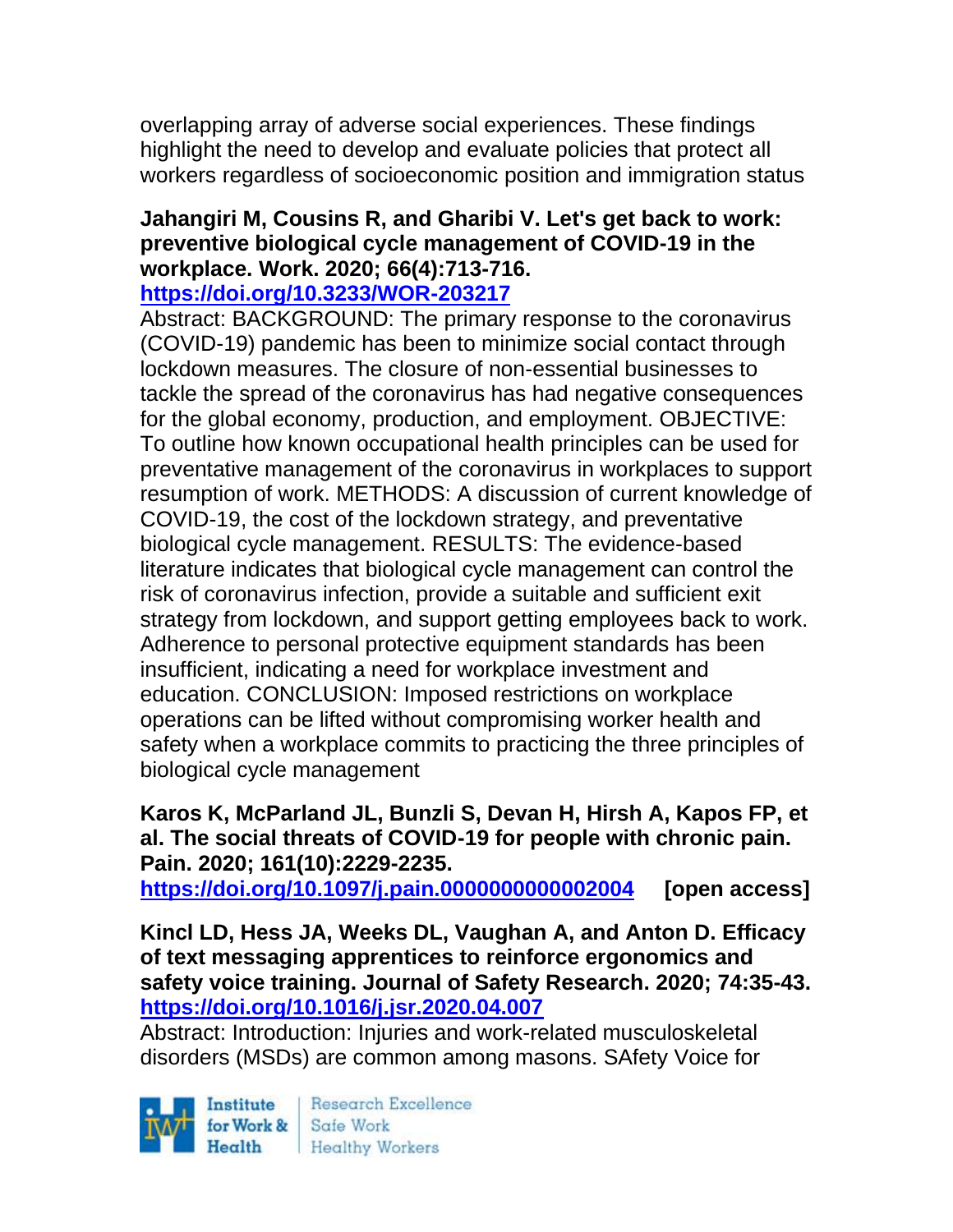Ergonomics (SAVE) integrates training in ergonomic and safety problem-solving skills into masonry apprenticeship training. The purpose of this study was to assess the efficacy of text messaging to reinforce SAVE program content. Method: SAVE effectiveness was evaluated at masonry apprenticeship training centers across the United States by comparing three experimental groups: (1) Ergonomics training, (2) Ergonomics and Safety Voice training, and a (3) Control. Apprentices received SAVE training with their standard instruction. To reinforce classroom training, refresher training was implemented by sending weekly text messages for six months. Half of the text messages required a response, which tested knowledge or assessed behavior, while the remaining reiterated knowledge. Apprentices (n = 119) received SAVE text messages. Response rates and percentage of correct responses were compared with chisquare tests and independent group t-tests. Multivariable logistic regression analysis predicted apprentice response with selected demographic and work experience variables. Finally, feedback on of the use of text messaging was obtained. Result: Of 119 participants,  $61\%$  (n = 72) responded to at least one text message. Logistic regression revealed that being a high school graduate and a brick and block mason significantly affected the odds of responding. Sixtynine percent of apprentices agreed that text messages reinforced SAVE content. Conclusion: Even though there was no training center requirement to respond, the high response rate suggests that text messaging can effectively be used to reinforce ergonomics and safety voice training for both knowledge and behavior. Practical Application: The prevalent use of text messaging creates opportunities to reinforce health and safety training and engage workers, especially for populations that may be at various locations over time such as construction sites. Instructors and practitioners should consider the utility of text messaging for supporting their training and safety programs.

### **de Macedo TAM, Cabral ELDS, Silva Castro WR, de Souza Junior CC, da Costa Junior JF, Pedrosa FM, et al. Ergonomics and telework: a systematic review. Work. 2020; 66(4):777-788. <https://doi.org/10.3233/WOR-203224>**

Abstract: BACKGROUND: Telework has been widely studied by public and private organizations; however, in ergonomics, studies that

Institute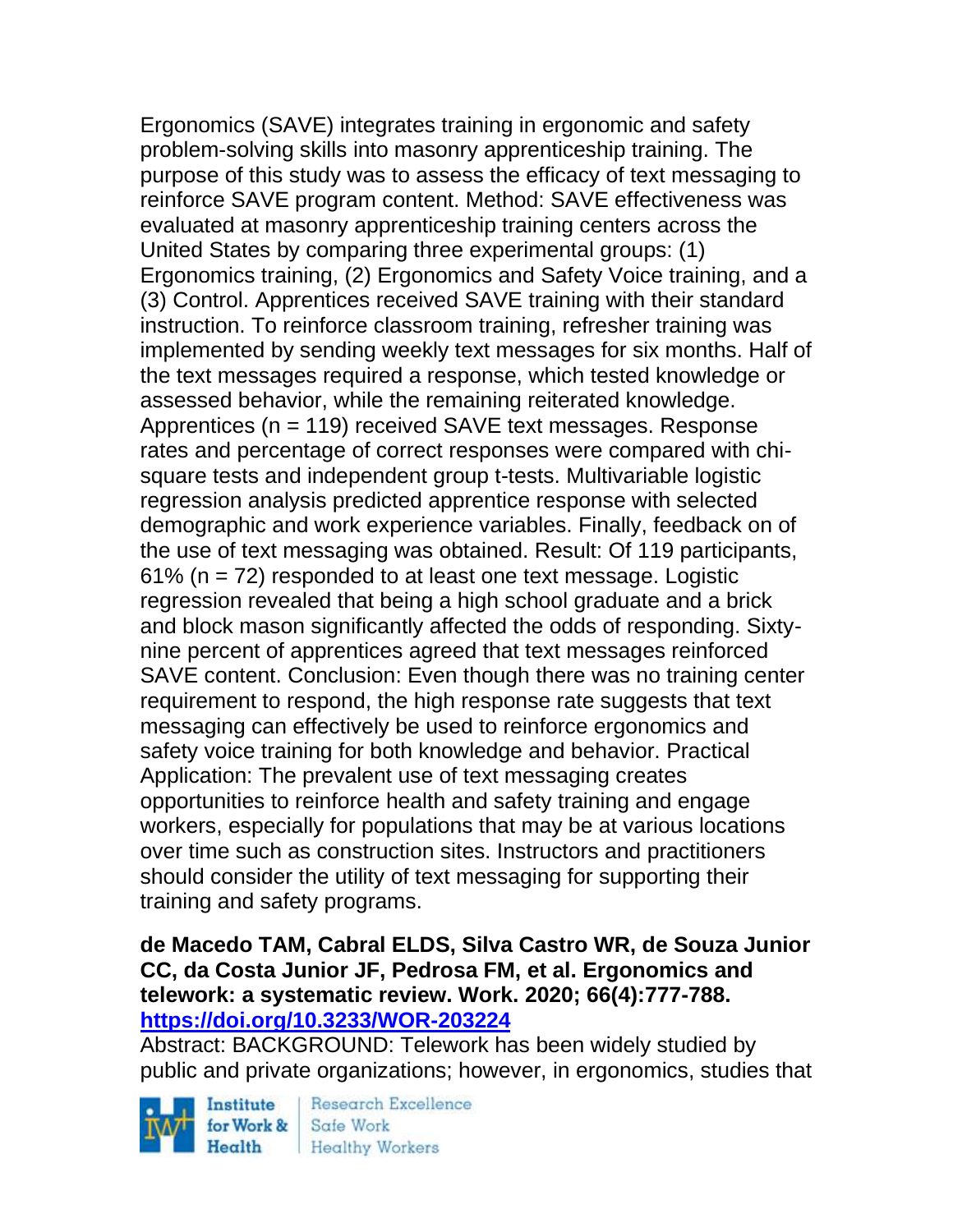focused on this topic are still sporadic. OBJECTIVE: Thus, this article endeavours to systematize the qualified scientific research related to ergonomics and teleworking to determine the main benefits and disadvantages and to identify the main issues addressed by authors. METHODS: A thorough research was conducted in the Scopus/Embase and Web of Science databases for this review. The following descriptors were used for the cataloguing of articles: "teleworking", "telecommuting", "telecommuters", "home office", "ergonomics" and "human factors". 36 studies were selected. RESULTS: The study highlights four relevant questions in the scientific literature: a) where is the discussion of these themes consolidated; b) what are the main descriptors related to the discussion; c) which journals and conferences establish a scientific debate on the topic; and d) what are its main advantages and disadvantages. CONCLUSIONS: Results suggest that telecommuting can be a valuable tool for balancing professional and family life, which helps to improve the well-being of workers; however, several factors can influence the overall remote working experience which leads to the need for companies to adopt unique strategies reflecting their unique situation

#### **Mavindidze E, van Niekerk L, and Cloete L. Professional competencies required by occupational therapists to facilitate the participation of persons with mental disability in work: a review of the literature. Work. 2020; 66(4):841-848. <https://doi.org/10.3233/WOR-203229>**

Abstract: BACKGROUND: Unemployment rates are generally higher among persons with mental disabilities who experience many barriers and challenges that limit their participation in work and employment. Occupational therapy can play a key role in promoting participation and engagement in work by persons with mental disabilities. OBJECTIVE: This review sought to identify the barriers and facilitators to work participation for persons with mental disabilities globally in comparison to Zimbabwe, and to identify the competencies related to work practice in occupational therapy curricula internationally and regionally. METHODS: A narrative literature review was conducted using the SALSA (Search, Appraisal, Synthesis and Analysis) framework which informed retrieval and analysis of articles published between 2012 and 2018. RESULTS:

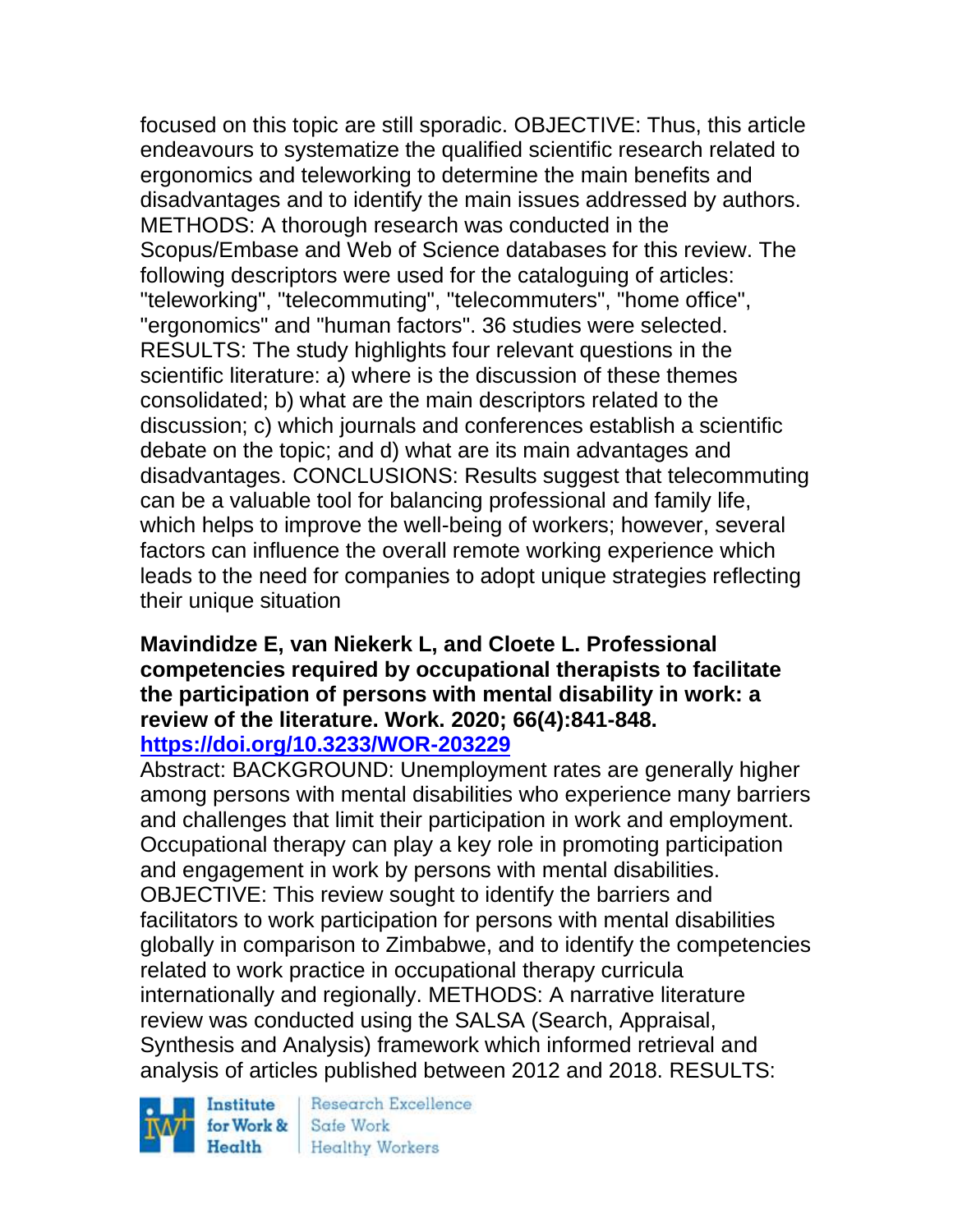Fifty-one out of 227 articles were selected to inform the review. A synthesis of the literature provided insights and ideas on facilitators and barriers to work for persons with mental disabilities and the competencies related to work practice in occupational therapy curricula. CONCLUSION: Barriers to participation in work for persons with mental disabilities are real. However, occupational therapists from different contexts have a variety of competencies to facilitate participation in work. There is a need to develop work practice competencies particular to the Zimbabwean context

**Minozzi S, Cinquini M, Gianola S, Gonzalez-Lorenzo M, and Banzi R. The revised Cochrane risk of bias tool for randomized trials (RoB 2) showed low interrater reliability and challenges in its application. Journal of Clinical Epidemiology. 2020; 126:37- 44.** 

## **<https://doi.org/10.1016/j.jclinepi.2020.06.015>**

Abstract: OBJECTIVE: The objective of the study is to assess the interrater reliability (IRR) and usability of the revised Cochrane risk of bias tool for randomized trials (RoB 2). STUDY DESIGN AND SETTING: This is a cross-sectional study. Four raters independently applied RoB 2 on the primary outcome of a random sample of individually randomized parallel-group trials (randomized controlled trials (RCTs)). We calculated the Fleiss' kappa for multiple raters, the time needed to complete the tool, and discussed the application of RoB 2 to identify difficulties and reasons for disagreement. RESULTS: A total of 70 outcomes from 70 RCTs were included. IRR was slight for overall judgment (IRR 0.16, 95% confidence interval (CI) 0.08-0.24); individual domain analysis gave IRR as moderate for "randomization process" (IRR 0.45, 95% CI 0.37-0.53), slight for "deviations from intended intervention" for RCTs assessing the effect of the assignment to an intervention (IRR 0.04, 95% CI -0.06 to 0.14), fair for those assessing the effect of adhering (IRR 0.21, 95% CI 0.11-0.31), and fair for the other domains, ranging from 0.22 (95% CI 0.14-0.30) for "missing outcome data" to 0.30 (95% CI 0.22-0.38) for "selection of reported results". Mean time to apply the tool was 28Â minutes (standard deviation 13.4) per study outcome. The main difficulties were due to poor knowledge of the subject matter of primary studies, new terminology, different approaches for some domains compared with the previous tool, and way of formulating

Institute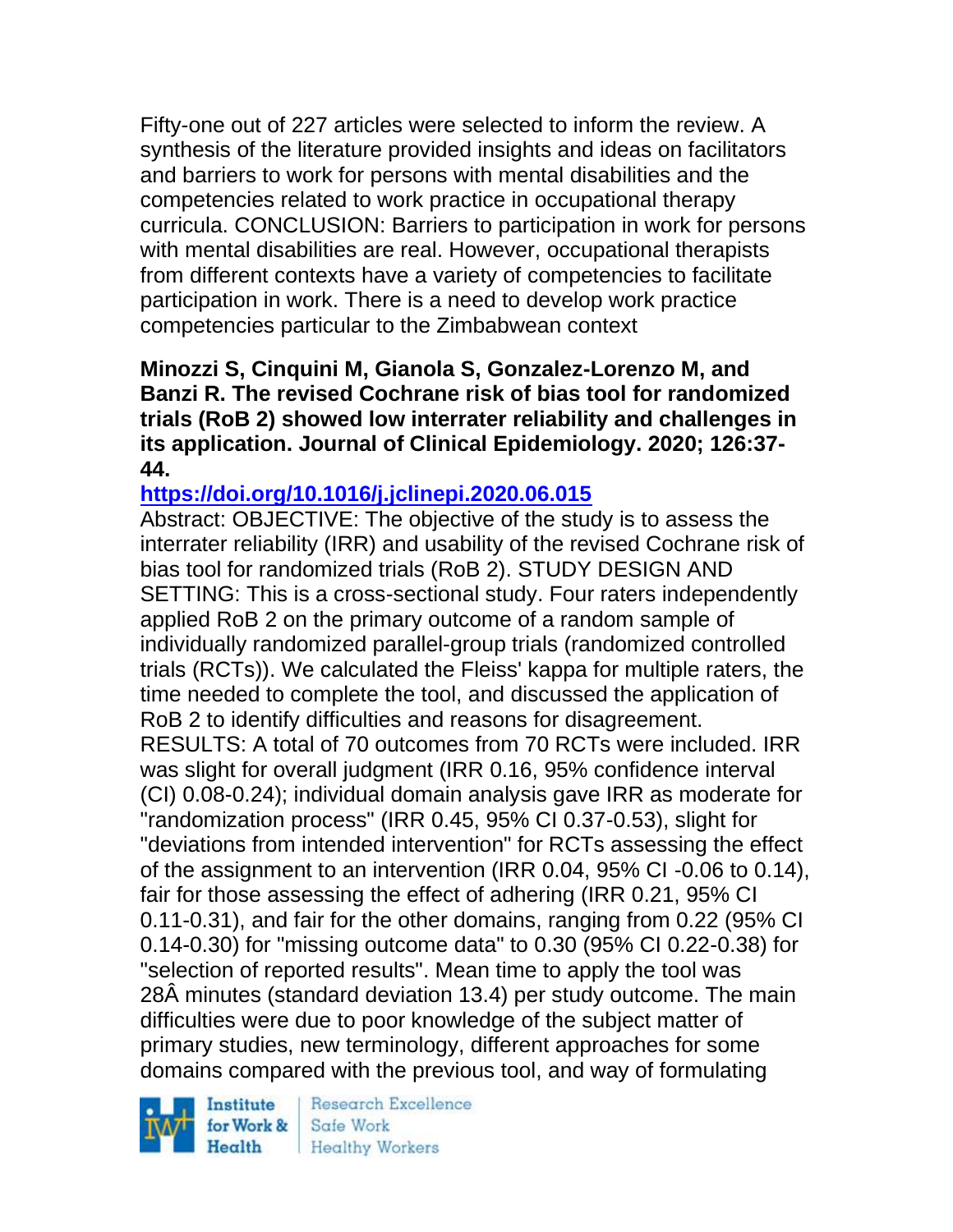signaling questions. CONCLUSIONS: RoB 2 is a detailed and comprehensive tool but difficult and demanding, even for raters with substantial expertise in systematic reviews. Calibration exercises and intensive training are needed before its application, to improve reliability

### **Parent-Lamarche A and Fernet C. The role of employee selfefficacy in top-down burnout crossover: a longitudinal study. Journal of Occupational & Environmental Medicine. 2020; 62(10):803-809.**

## **<https://doi.org/10.1097/JOM.0000000000001924>**

Abstract: : Burnout has been a prominent topic in the management research for over 30 years. Yet few studies have explored the conditions that foster burnout from managers to employees (indirect crossover). Based on the principle of behavioral plasticity, we propose that self-efficacy is an adaptive resource that enables employees to counter the potentially crossover effects of burnout (ie, emotional exhaustion and cynicism). This proposal is partially supported by the results of a longitudinal analysis of educators (principals and teachers): a moderating effect of employee selfefficacy was found, but only for emotional exhaustion, which is considered the basic individual stress dimension of burnout. More specifically, managerial emotional exhaustion was associated with lower emotional exhaustion over time in employees who reported higher self-efficacy, with the inverse association for employees with lower self-efficacy. This suggests that managers' emotional exhaustion can indirectly affect the experience of a congruent emotional state in their subordinates. Theoretical and practical implications are discussed

**Pilbeam C, Denyer D, and Doherty N. Safety risk factors in two different types of routine outsourced work: a systematic literature review. Policy and Practice in Health and Safety. 2020; 18(2):140-154.** 

**<https://doi.org/10.1080/14773996.2020.1787701>** 

**Sault JD, Jayaseelan DJ, Mischke JJ, and Post AA. The utilization of joint mobilization as part of a comprehensive program to manage carpal tunnel syndrome: a systematic** 

Institute Health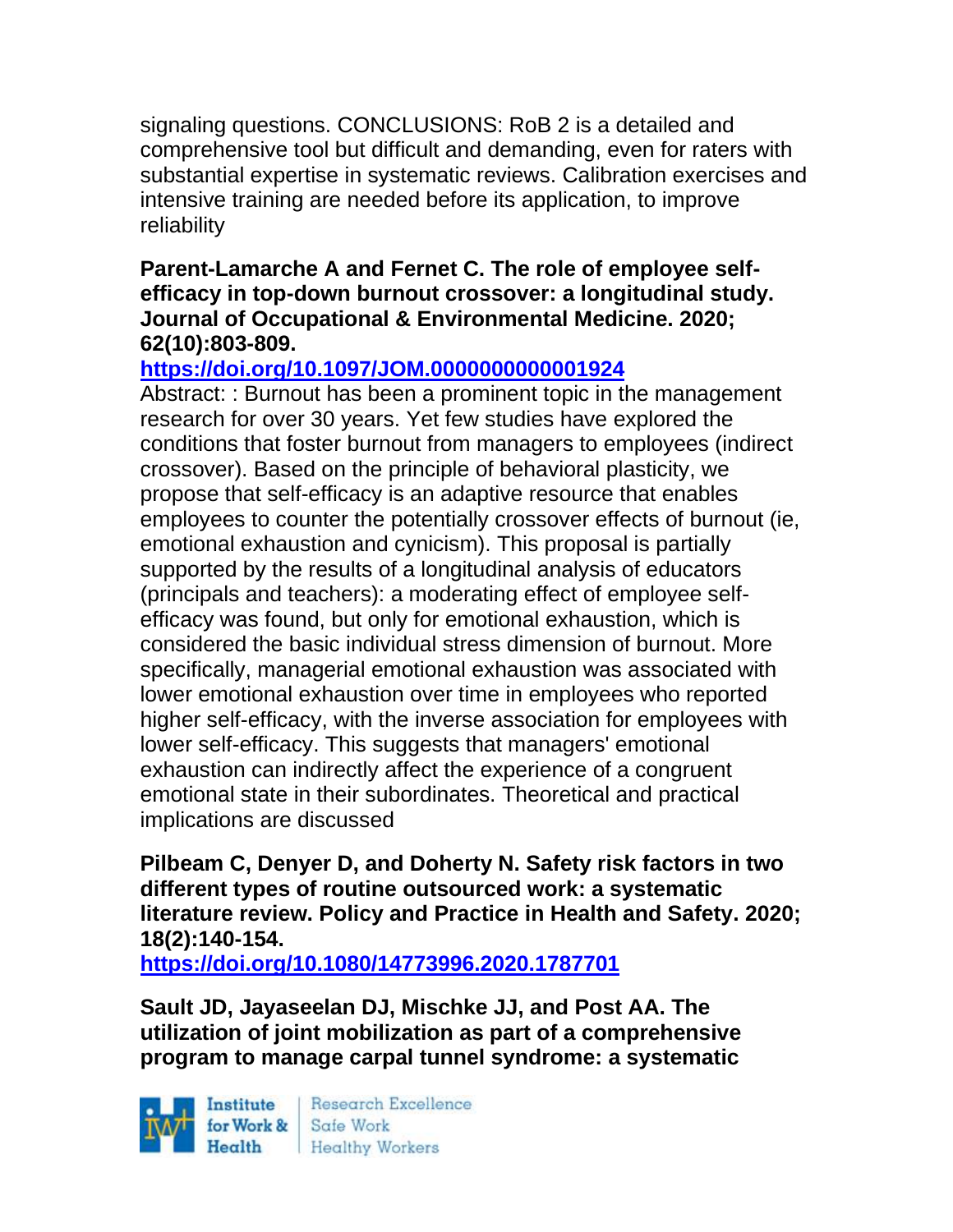## **review. Journal of Manipulative and Physiological Therapeutics. 2020; 43(4):356-370.**

## **<https://doi.org/10.1016/j.jmpt.2020.02.001>**

Abstract: OBJECTIVE: The purpose of this review is to identify the role of joint mobilization for individuals with Carpal tunnel syndrome (CTS). METHODS: A systematic search of 5 electronic databases (PubMed, CINAHL, Scopus, Cochrane Central Register of Controlled Trials, and SPORTDiscus) was performed to identify eligible full-text randomized clinical trials related to the clinical question. Joint mobilization had to be included in one arm of the randomized clinical trials to be included. Two reviewers independently participated in each step of the screening process. A blinded third reviewer assisted in cases of discrepancy. The PEDro scale was used to assess quality. RESULTS: Ten articles were included after screening 2068 titles. In each article where joint mobilization was used, positive effects in pain, function, or additional outcomes were noted. In most cases, the intervention group integrating joint mobilization performed better than the comparison group not receiving joint techniques. CONCLUSION: In the articles reviewed, joint mobilization was associated with positive clinical effects for persons with CTS. No studies used joint mobilization in isolation; therefore, results must be interpreted cautiously. This review indicates that joint mobilization might be a useful adjunctive intervention in the management of CTS

**Tricco AC, Garritty CM, Boulos L, Lockwood C, Wilson M, McGowan J, et al. Rapid review methods more challenging during COVID-19: commentary with a focus on 8 knowledge synthesis steps. Journal of Clinical Epidemiology. 2020; 126:177-183.** 

**<https://doi.org/10.1016/j.jclinepi.2020.06.029>** 

**Warsted M, Koch M, and Veiersted KB. Work above shoulder level and shoulder complaints: a systematic review. International Archives of Occupational & Environmental Health. 2020; 93(8):925-954.** 

**<https://doi.org/10.1007/s00420-020-01551-4>** 

Abstract: Objective: To investigate the association and the exposureresponse relationship between work above shoulder height and shoulder pain or disorders. Methods: A systematic search was

Institute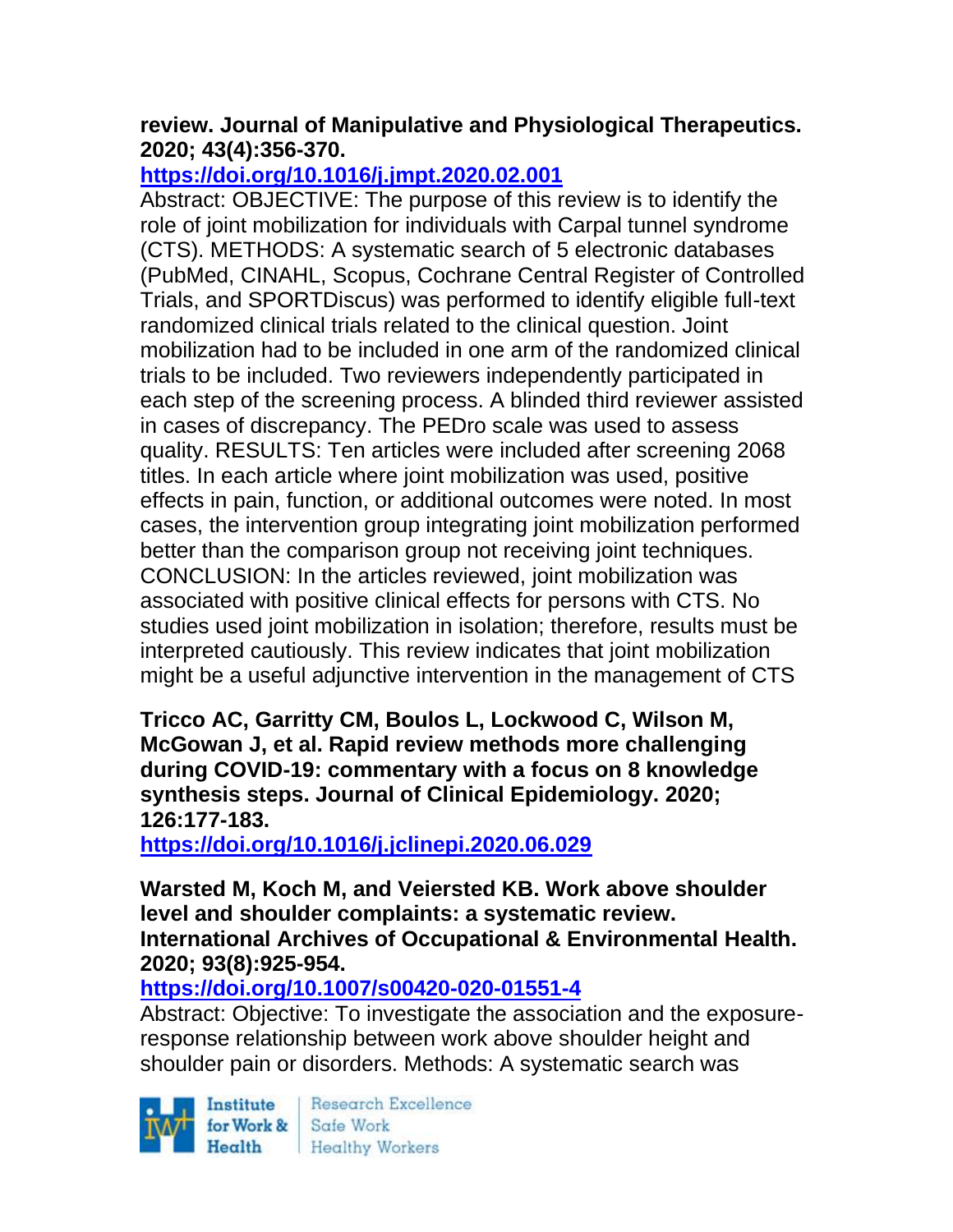performed in Medline, Embase, and Health and Safety Science Abstracts. Included were articles with prospective cohort, casecontrol, cross-sectional, or intervention study designs. Quality assessment was based on an evaluation scheme adjusted to study design and normalized to 100%. The cut-off for sufficient quality to include articles was above 40% and cut-off for high-quality articles was above 50% of maximal score. The level of strength of evidence for an association between exposure and effect was assessed according to the GRADE guidelines. Results: Thirty-four articles were included. Articles that document large effects (higher risk estimates;  $OR = 2$ ) have higher quality score, include analyses of severe arm elevation, more often use clinical outcome, and report an exposureresponse relationship compared to studies reporting lower risk estimates. The studies that reported large effects were all significant. An exposure-response relationship was found in many high-quality studies when relating exposure intensity of arm elevation (level of arm elevation, amplitude) as well as duration of arm elevation, especially > 90°. Conclusion: We conclude on a limited evidence for an association between arm elevation at work and shoulder disorders. Severe arm elevation with elbows above shoulder level  $(i.e., > 90^\circ)$  shows a moderate evidence for an association with shoulder disorders.

#### **Zack O, Strul I, Segal N, Eden I, Rinsky-Halivni L, and Moshe S. The association between PHQ-9 and fitness for work among depressive patients. Journal of Occupational & Environmental Medicine. 2020; 62(9):706-711.**

## **<https://doi.org/10.1097/JOM.0000000000001931>**

Abstract: Objective: One of the tools to assess depression severity is the Patient Health Questionnaire (PHQ-9). Our aim was to investigate the correlation between PHQ-9 scores and fitness for work (FFW) in major depressive disorder (MDD). Methods: A cross-sectional study in patients who were evaluated for their FFW and later compared with PHQ-9. Results: Questionnaires were collected for 125 patients. A negative correlation between depression severity and absolute working ability (WA) was found for both women  $(S = -0.4, P < 0.001)$ and men  $(S = -0.4, P = 0.05)$ . Multivariate linear regression revealed a negative correlation between WA and depression severity based on PHQ-9 scores  $(S = -0.4, P < 0.05)$ . Conclusions: A negative